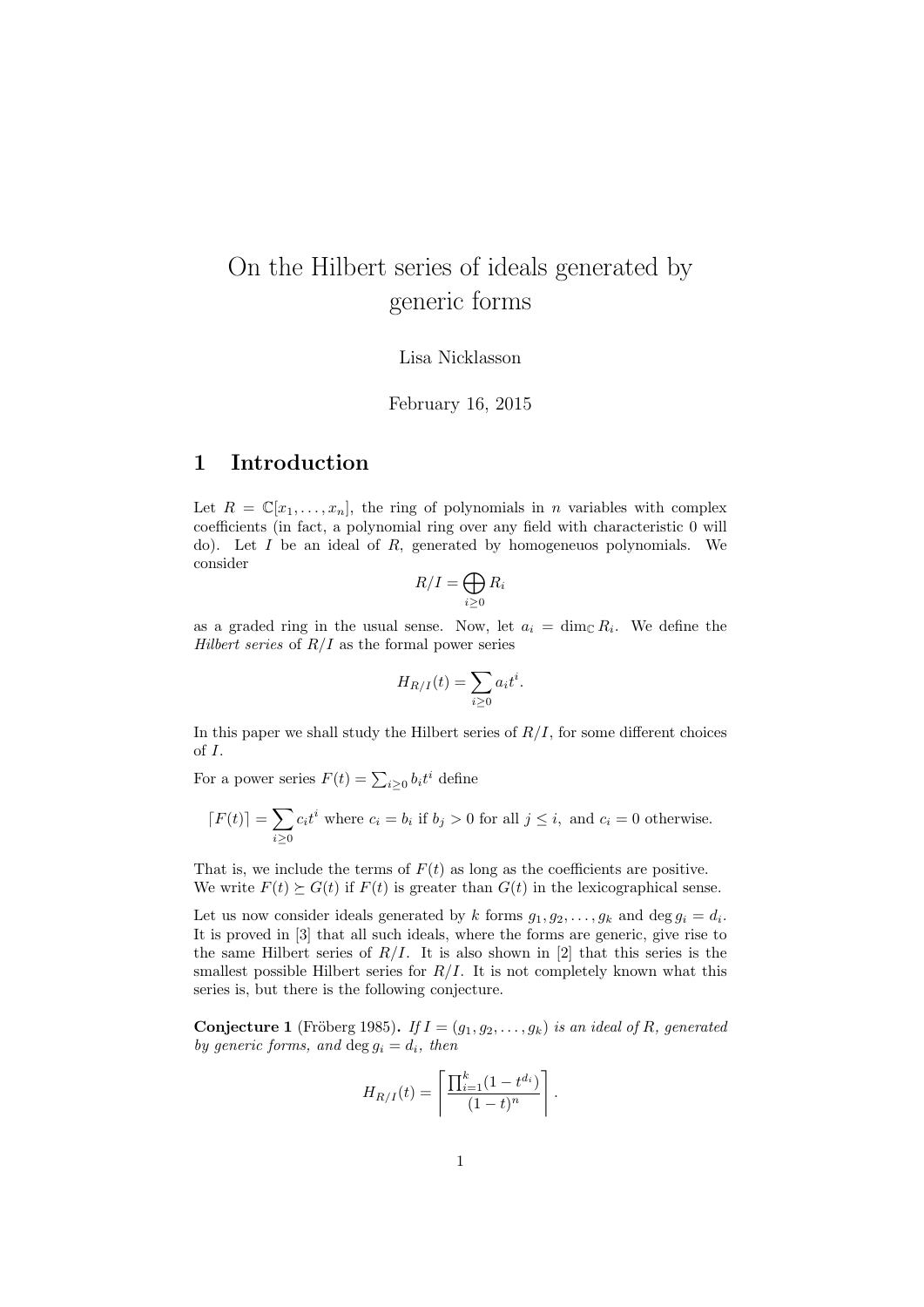It is proved in [2] that

$$
H_{R/I}(t) \succeq \left\lceil \frac{\prod_{i=1}^{k} (1 - t^{d_i})}{(1 - t)^n} \right\rceil
$$

which means that is is enough to find one ideal  $I$  which gives the above Hilbert series, to prove the conjecture true for that particular choise of  $k, d_1, \ldots, d_k$  and n. The conjecture has been proved true by Fröberg for  $n = 2$  (see [2]), Anick for  $n = 3$  (see [1]), and Stanley for  $k = n + 1$  (see [2, Example 2, p.127]). It is also true for  $k \leq n$ , since I then is a complete intersection. In this paper we shall study the case when all the forms  $g_i$  have the same degree d. We shall then prove that I gives the conjectured Hilbert series for large  $k$ . We shall also study the case when the forms  $q_i$  are powers of generic forms.

### 2 Ideals generated by a large number of forms

From now on we shall consider ideals genereted by k forms  $g_1, \ldots, g_k$ , all of degree d. There are  $\binom{n+d-1}{d}$  monomials in R of degree d. If  $k > \binom{n+d-1}{d}$  the forms  $g_1, \ldots, g_k$  have to be linearly dependent, and they are not all needed as generators. In this way, we see that the number of generators can always be assumed to be less than or equal to  $\binom{n+d-1}{d}$ . Next we shall see that if  $\binom{n+d-1}{d} - n < k \leq \binom{n+d-1}{d}$  the forms  $g_1, \ldots, g_k$  can be chosen to be monomials. To do this, we shall use the following theorem.

**Theorem 1.** Let  $\mathfrak{m} = (x_1, \ldots x_n)$ , and let I be an ideal such that  $\mathfrak{m}^{d+1} \subset I \subseteq \mathfrak{m}^d$ . Assume that  $r = \dim_{\mathbb{C}}(I/\mathfrak{m}^{d+1})$  satisfies  $r \geq \binom{n+d}{d+1}/n$ . Then

$$
H_{R/I}(t) = \left\lceil \frac{(1 - t^d)^r}{(1 - t)^n} \right\rceil.
$$

Proof. We easily see that

$$
H_{R/I}(t) = \sum_{i=0}^{d-1} {n+i-1 \choose i} t^i + \left( {n+d-1 \choose d} - r \right) t^d.
$$

Note that

$$
\left\lceil \frac{(1-z^d)^r}{(1-z)^n} \right\rceil = \left\lceil \left( \sum_{i=0}^{\infty} {n+i-1 \choose i} t^i \right) (1-rz^d + \ldots) \right\rceil.
$$

The coefficient of  $t^d$  here is  $\binom{n+d-1}{d} - r$ . The coefficient of  $z^{d+1}$  is  $\binom{n+d}{d+1} - rn$ , which is nonpositive by the assumption on  $r$ . Hence

$$
\left\lceil \frac{(1-z^d)^r}{(1-z)^n} \right\rceil = \sum_{i=0}^{d-1} {n+i-1 \choose i} t^i + {n+d-1 \choose d} - r t^d = H_{R/I}(t).
$$

 $\Box$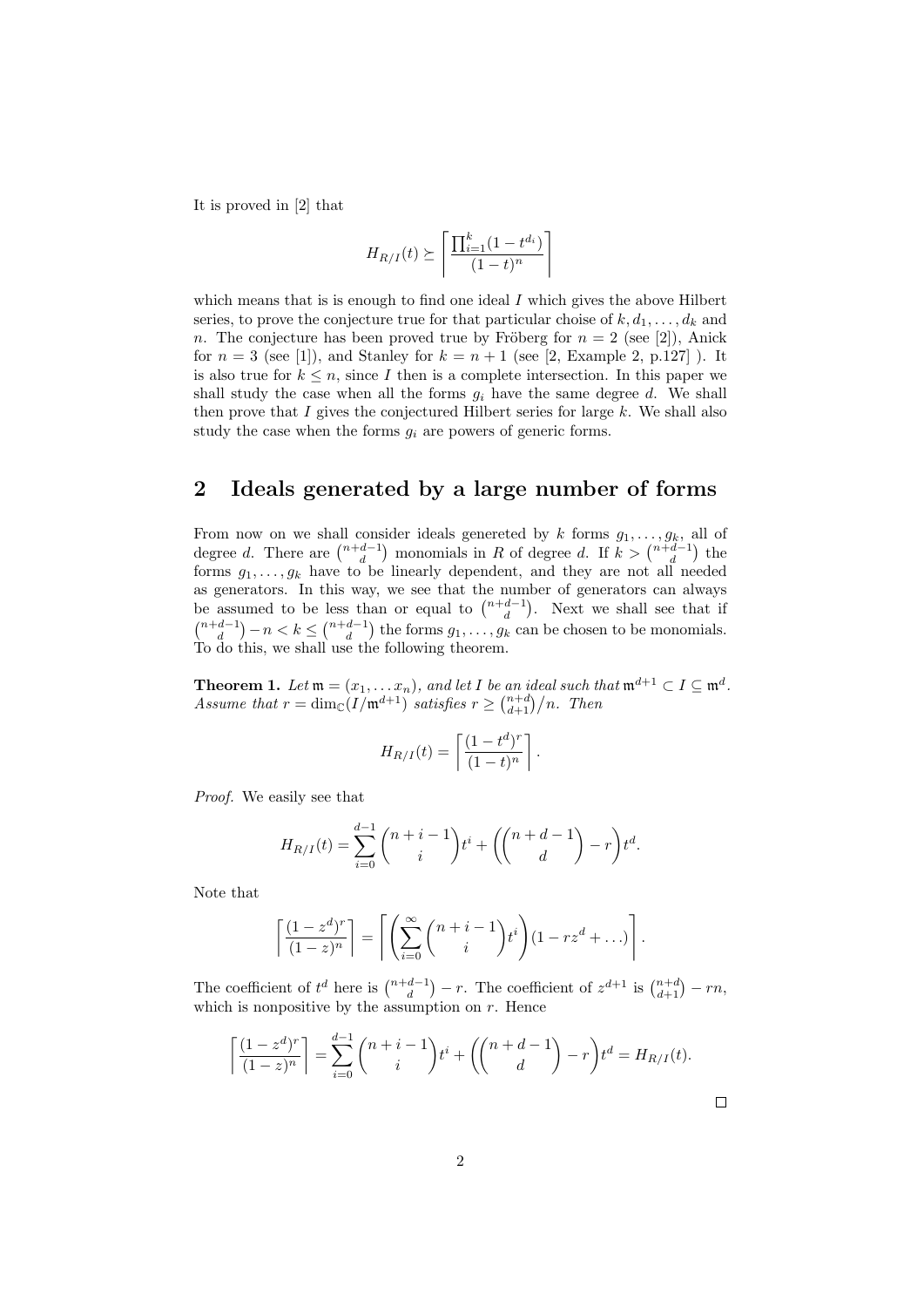Note that the number of generators of  $I$  in the theorem is at least  $r$ . If we find such an ideal, generated by exactly  $r$  forms of degree  $d$  we have proved the Fröberg conjecture true for this number of generators. Now, assume  $d \geq 2$  and  $n \geq 4$ . Let I be the ideal generated by all monomials of degree d, except

$$
x_1x_2^{d-1}, x_1x_3^{d-1}, \ldots, x_1x_l^{d-1},
$$

where  $1 \leq l \leq n$ . The case  $l = 1$  is interpreted as  $I = \mathfrak{m}^d$ . We shall see that  $\mathfrak{m}^{d+1} \subset I$ . What needs to be proved is that any monomial of degree  $d+1$ which comes from multiplying one of the above by  $x_i$  is contained in  $I$ . If  $i \neq 1$  and  $2 \leq j \leq n$  we have  $x_i x_1 x_j^{d-1} = x_1 x_i x_j^{d-1} \in I$ . If  $i = 1$  we have  $x_1^2 x_j^{d-1} = x_j x_1^2 x_j^{d-2} \in I.$ 

The ideal I is generated by  $k = \binom{n+d-1}{d} - l + 1$  monomials. We also need to prove that  $k \geq \binom{n+d}{d+1}/n$ . That is, we need to prove

$$
\binom{n+d}{d+1} - n\binom{n+d-1}{d} + n(l-1) \le 0
$$

We shall prove

$$
\left(\frac{n+d}{d+1} - n\right)\binom{n+d-1}{d} \le -n^2
$$

by induction over d, and then the above follows. First we check for  $d = 2$ . This gives

$$
\left(\frac{n+2}{3} - n\right)\binom{n+1}{2} = \frac{2(1-n)}{3}\binom{n+1}{2}
$$

$$
= \frac{2(1-n)}{3}\frac{n(n+1)}{2}
$$

$$
= -\frac{(n-1)n(n+1)}{3} \le -n^2
$$

which is true since  $n \geq 4$ . Now assume

$$
\left(\frac{n+d}{d+1} - n\right)\binom{n+d-1}{d} \le -n^2.
$$

We want to show

$$
\left(\frac{n+d+1}{d+2} - n\right) \binom{n+d}{d+1} \le -n^2.
$$

It follows that

$$
\left(\frac{n+d+1}{d+2} - n\right)\left(\frac{n+d}{d+1}\right) = \frac{(d+1)(1-n)}{d+2}\left(\frac{n+d}{d+1}\right)
$$

$$
= \frac{(d+1)(1-n)(n+d)}{(d+2)(d+1)}\left(\frac{n+d-1}{d}\right)
$$

$$
= \frac{(n+d)}{d+2}\frac{(1-n)(d+1)}{d+1}\left(\frac{n+d-1}{d}\right)
$$

$$
\leq \frac{d(1-n)}{d+1}\left(\frac{n+d-1}{d}\right) \leq -n^2
$$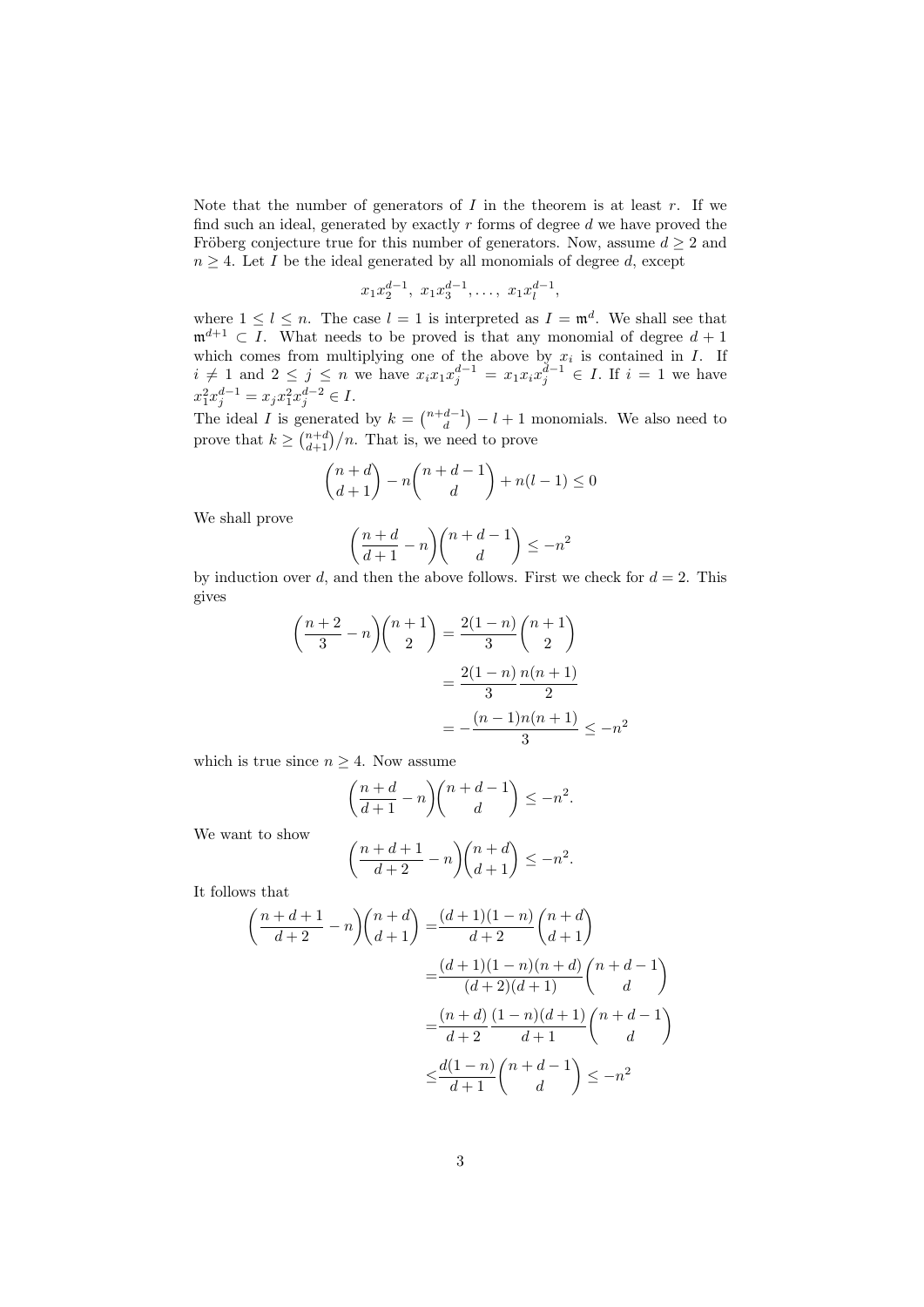We have now shown the inequality

$$
\left(\frac{n+d}{d+1} - n\right)\binom{n+d-1}{d} \le -n^2.
$$

Hence the ideal  $I$  satisfies the required properties in the theorem. This means that we have proved the following corollary.

**Corollary 1.** Let  $R = \mathbb{C}[x_1, \ldots, x_n]$ , and I be an ideal in R genereted by k generic forms of degree d, where  $d \geq 2$  and  $n \geq 4$ . Then Conjecture 1 is true, that is

$$
H_{R/I}(t) = \left\lceil \frac{(1 - t^d)^k}{(1 - t)^n} \right\rceil,
$$

when  $\binom{n+d-1}{d} - n < k \leq \binom{n+d-1}{d}$ .

One might ask for how small  $k$  it is possible to consider ideals generated by monomials, as we did above. The following example shows that it is not always possible to use an ideal generated by monomials for small  $k$ .

**Example 1.** Let  $R = \mathbb{C}[x, y, z, w]$  and consider ideals generated by six forms of degree four. The conjectured Hilbert series is then

$$
\left\lceil \frac{(1-t^4)^6}{(1-t)^4} \right\rceil = 1 + 4t + 10t^2 + 20t^3 + 29t^4 + 32t^5 + 24t^6.
$$

Is it possible for an ideal I generated by monomials to give rise to this Hilbert series?

Let  $\mathfrak{m} = (x, y, z, w)$ . From the series above we see that  $\mathfrak{m}^7 \subset I$ . Note that  $x^4$ ,  $y^4$ ,  $z^4$ , and  $w^4$  must be included in the ideal. If, for example  $x^4 \notin I$ , then  $x^7 \notin I$ . Assume therefore  $I = (x^4, y^4, z^4, w^4, m_1, m_2)$  for some monomials  $m_1$  and  $m_2$ of degree four. There are  $\binom{10}{7} = 120$  monomials of degree 7 in R, and all these should be included in  $I$ . If each degree 7 monomial in  $I$  is divisible by exactly one of the monomials generating  $I$ , then we have  $6 \cdot {6 \choose 3} = 120$  monomials in I. If there is some degree 7 monomial divisible by two of the generators, then there are fewer than 120 degree 7 monomials in I. This is in fact the case, since if  $m_1$  contains the factor x, then  $x^3m_1$  is divisible by both  $x^4$  and  $m_1$ . If x is not a factor in  $m_1$ , then of course the same argument holds for y, z, or w. This means that  $\mathfrak{m}^7 \not\subset I$ , and an ideal generated by six monomials of degree four can not give the above Hilbert series.

## 3 Ideals generated by powers of generic forms

As we saw above, it is not always possible to consider ideals generated by monomials. It is of course much more complicated to compute the Hilbert series given by an ideal genereted by generic forms. Even with the help of computers, the computations get to heavy when the number of variables, degree, or number of forms get too large. One way to make the computations slightly easier is to use powers of generic forms. That is, we consider ideals generated by  $g_1^m, \ldots, g_k^m$ ,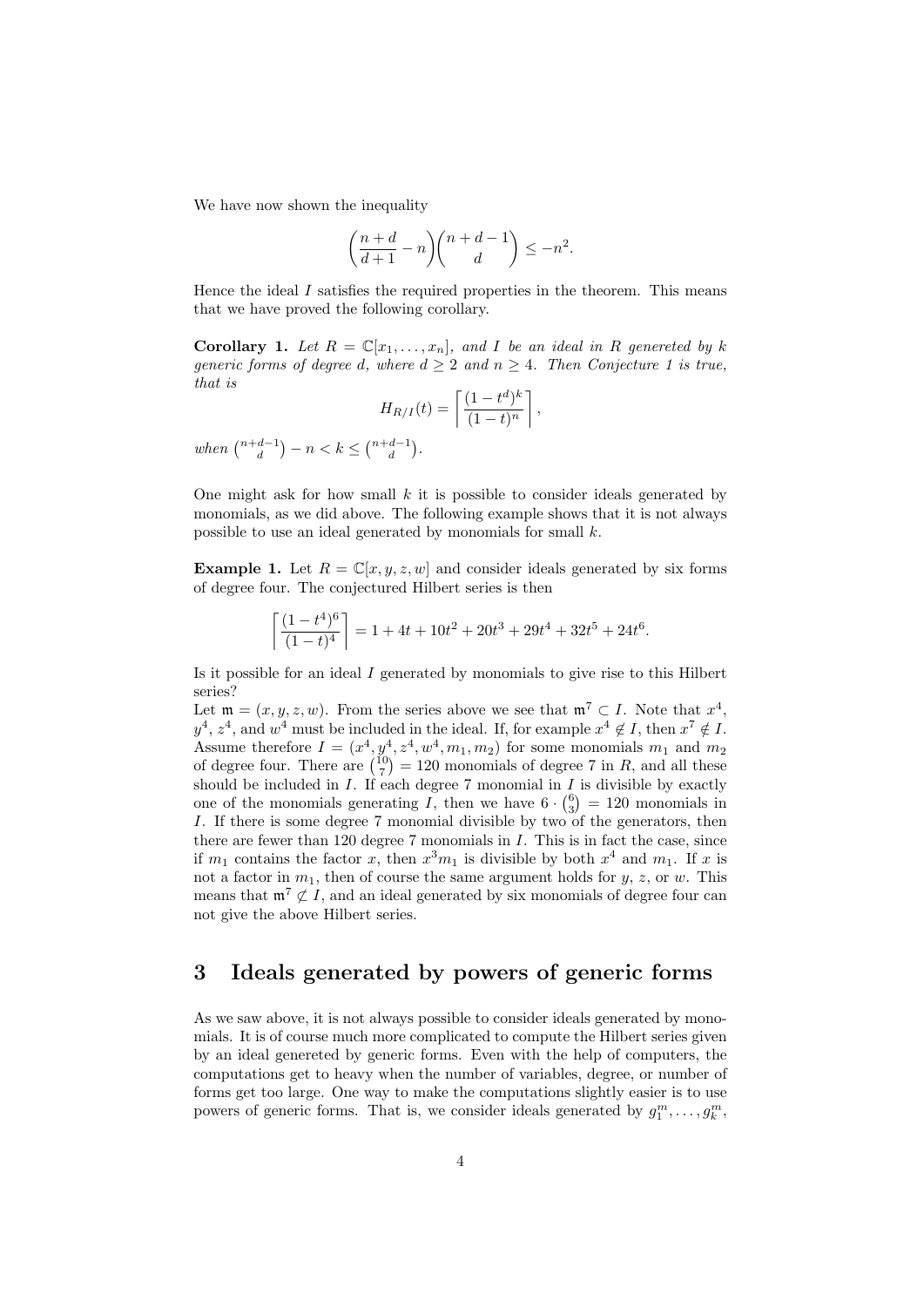for some  $m \in \mathbb{N}$ , where the  $g_i$ 's are generic forms of degree d. There is reason to belive that ideals of this type gives the conjectured Hilbert series for ideals generated by generic forms of degree md. It is proved in [4] that when  $n = 2$ , powers of generic linear forms are generic. Hence we can choose our  $g_i$ 's to be  $d'$ th powers of linear forms. Then the  $g_i^m$ 's are again powers of linear forms, and it follows that these are also generic. However, it is well known that  $d$ 'th powers of generic linear forms does not always give the same Hilbert series as generic forms of degree d if  $n \geq 3$ .

**Conjecture 2.** Assume that  $g_1, g_2, \ldots, g_k$  are generic forms of degree  $d \geq 2$  in  $R = \mathbb{C}[x_1,\ldots,x_n]$ . Let  $I = (g_1^m, g_2^m, \ldots, g_k^m)$  be an ideal of R. Then

$$
H_{R/I}(t) = \left\lceil \frac{(1 - t^{md})^k}{(1 - t)^n} \right\rceil.
$$

Another way to make the computations a little bit faster is to use ideals generated by  $x_1^{md}, \ldots, x_n^{md}$ , together with powers of random forms of the given degree. We believe that if  $g_1, \ldots, g_k$  are generic forms of degree d, then  $(g_1, \ldots, g_k)$  and  $(x_1^d, \ldots, x_n^d, g_{n+1}, \ldots, g_k)$  always give the same Hilbert series.

As noted earlier, it is unnecessary to use more than  $\binom{n+m d-1}{md}$  forms. Given  $n, m$ , and  $d$ , there is only a finite number of ideals we need to try, in order to prove that the Hilbert series is the expected series. But even for small  $n, m$ , and d, this might be time consuming. Fortunately, there are ways to reduce the number of cases that need to be tested. This is illustrated in the following example.

**Example 2.** Let  $R = \mathbb{C}[x, y, z]$ , and say that we are now working with ideals generated by quadratic forms raised to the power of seven. Assume that we have found a set of 26 forms that gives rise to the expected Hilbert series, which is

$$
\sum_{i=0}^{13} {i+2 \choose i} t^i + 94t^{14} + 58t^{15}.
$$

We see here that the ideal generated by these 26 forms contains all polynomials of degree 16. Then, of course, an ideal generated by more than 26 generic forms will also contain all polynomials of degree 16.

Assume also that we have found a 45 forms  $g_1^7, \ldots, g_{45}^7$  that gives the expected Hilbert series, which is

$$
\sum_{i=0}^{13} {i+2 \choose i} t^i + 75t^{14} + t^{15}.
$$

There are  $\binom{17}{2} = 136$  monomials of degree 15 in R. From the above series we see that the polynomials of degree 15 in the ideal span a vector space of dimension 136 − 1 = 135 over  $\mathbb{C}$ . This space is spanned by  $\{xg_j^7, yg_j^7, zg_j^7\}_{j=1}^{45}$ . These are  $3 \cdot 45 = 135$  forms, which means that they are linearly independent. Then  ${xg_j^7, yg_j^7, zg_j^7}$  are also linearly independent when we use less than 45 generic forms.

This means that  $I = (g_1^7, \ldots, g_k^7)$  always gives the smallest possible Hilbert series, when  $26 \leq k \leq 45$ . This series is neccesarily the conjectured series.